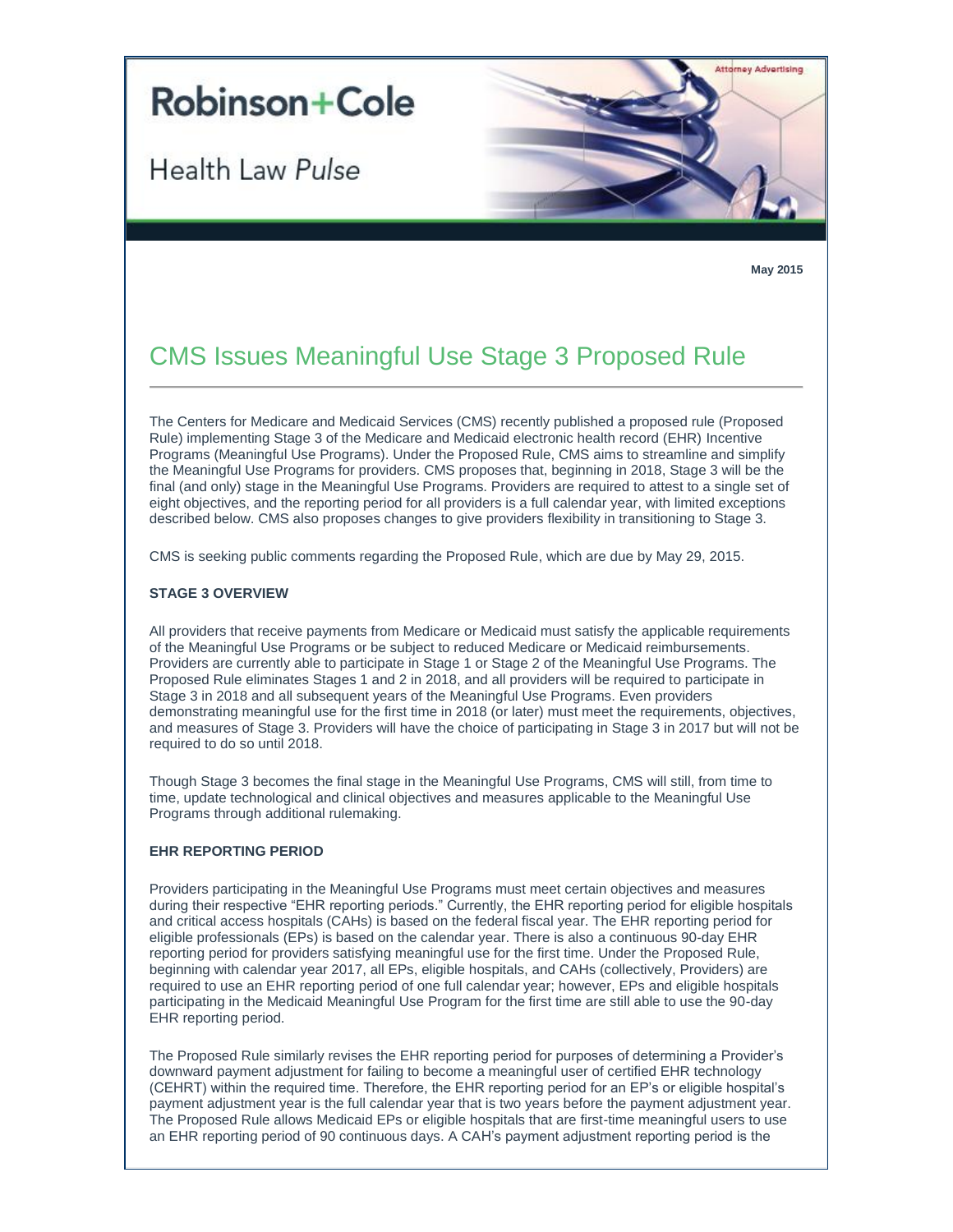calendar year that overlaps the last three quarters of the federal fiscal year that is the payment adiustment year.

# **OBJECTIVES AND MEASURES**

Under the Meaningful Use Programs, Providers must use CEHRT to satisfy certain objectives and measures and successfully demonstrate meaningful use. Stages 1 and 2 require Providers to meet as many as 20 objectives, with a number of objectives requiring additional measures. In the Proposed Rule, CMS attempts to ease Providers' reporting obligations by removing objectives that are redundant or have a reporting burden that outweighs the value of information provided. After reviewing current Stage 1 and 2 objectives, Provider performance in Stages 1 and 2, and the Health Information Technology Policy Committee's recommendations, CMS proposes the following eight Stage 3 objectives and associated measures, which, as in Stages 1 and 2, must be met during the Provider's EHR reporting period.

#### **Objective 1: Protect Patient Health Information**

Stage 3 maintains the Stage 2 objective requiring Providers to protect electronic protected health information (ePHI) by implementing appropriate technical, administrative, and physical safeguards. To meet this objective, as in Stage 2, Providers are required to conduct or review a security risk analysis that assesses the risks associated with ePHI created or maintained in CEHRT. Providers are required to perform the risk analysis upon the installation of or the upgrade to a CEHRT and at least once during each EHR reporting period.

#### **Objective 2: Electronic Prescribing**

Under the Proposed Rule, Stage 3 also maintains the Stage 2 requirement that EPs generate and transmit prescriptions electronically, and eligible hospitals and CAHs generate and transmit discharge prescriptions electronically. To satisfy this objective, more than 80 percent of an EP's, or 25 percent of an eligible hospital's or CAH's, prescriptions must be queried for a drug formulary and transmitted electronically using CEHRT. The Proposed Rule also retains the Stage 2 exceptions to this measure for Providers that infrequently write prescriptions.

#### **Objective 3: Clinical Decision Support**

The Proposed Rule retains the Stage 2 objective requiring Providers to implement clinical decision support interventions in CEHRT to improve their performance on high-priority health conditions. According to CMS, examples of well-designed clinical decision support tools include computerized alerts and reminders, clinical guidelines, patient-data reports, and diagnostic support.

The Proposed Rule requires Providers to meet two measures to satisfy this objective. The first is implementing, at a relevant point in patient care, five clinical decision support interventions related to four clinical quality measures (CQMs), discussed further below. If fewer than four CQMs are relevant to a Provider's practice, the clinical decision support interventions must be related to high-priority health conditions. Second, Providers are required to enable drug-drug and drug-allergy interaction checks in the CEHRT for the entire EHR reporting period.

# **Objective 4: Computerized Provider Order Entry (CPOE)**

Providers in Stage 2 must use CPOE to enter a minimum threshold of medication, laboratory, and radiology orders. The Proposed Rule expands the types of orders that may be entered using CPOE by replacing radiology orders with the broader category of diagnostic imaging, which includes radiology, ultrasound, magnetic resonance, and computed tomography orders. CMS also makes the measures more stringent. To satisfy this objective, Providers are required to enter more than 80 percent of medication orders and 60 percent of laboratory orders and to enter 60 percent of diagnostic imaging orders using CPOE. The Proposed Rule retains the Stage 2 exceptions to this measure for Providers that infrequently issue the relevant types of orders.

#### **Objective 5: Patient Electronic Access to Health Information**

Under the Proposed Rule, Providers must give patients access to view online, download, and transmit their health information or retrieve their health information through an application program interface (API) within 24 hours of availability. This objective combines into a single objective two Stage 2 objectives: to "provide patients the ability to view online, download and transmit" health or hospital admission information and to "provide patient-specific education resources to patients." Notably, the Proposed Rule adds the option for Providers to satisfy this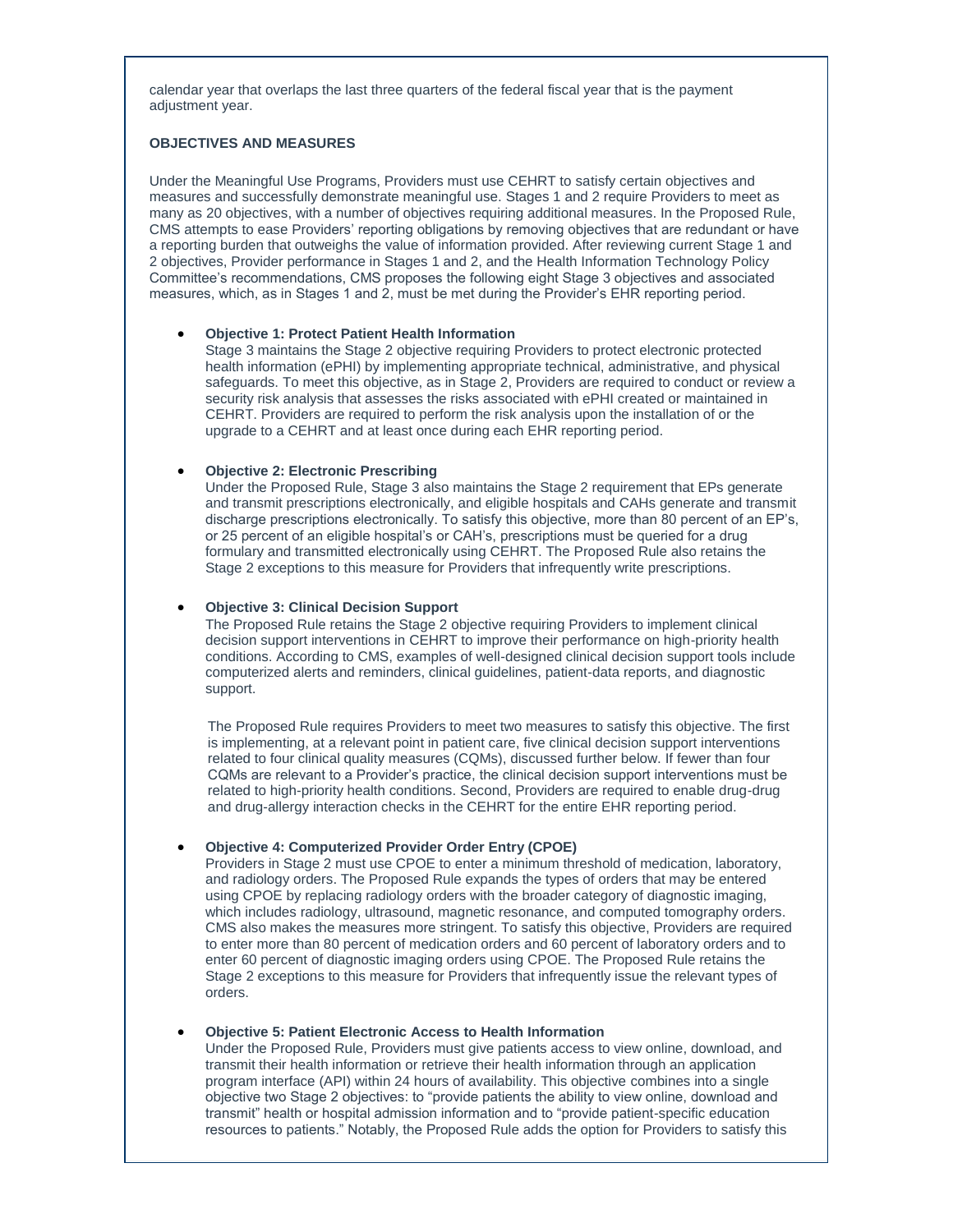objective using APIs, which, according to CMS, are available at little or no cost. Providers are no longer required to purchase and install a separate patient portal or similar mechanism to provide patients access to health-related information.

CMS proposes that Providers meet two measures to satisfy this objective. The first measure requires that more than 80 percent of unique patients seen by an EP or discharged from an eligible hospital or CAH inpatient or emergency department (Unique Patients) are either (1) provided access to view online, download, and transmit their health information within 24 hours of its availability to the Provider or (2) provided access to an API that can be used by third-party applications or devices to access to their health information within 24 hours of availability to the Provider. A Provider who chooses the API option must use an API certified by the Office of the National Coordinator for Health Information Technology (ONC). CMS also specifically seeks comment on three alternatives to this measure that either (1) requires the use of an API and a separate "view online, download and transmit" function, (2) allows an option to use either an API only or a combination of an API and a separate "view online, download and transmit" function, or (3) only permits use of an API.

The second measure requires Providers to use clinically relevant information from their CEHRT to provide 35 percent of their respective Unique Patients electronic access to patient-specific educational resources.

# **Objective 6: Coordination of Care through Patient Engagement**

CMS proposes that Providers use communication functions of their CEHRT to engage patients about their care. Similar to Objective 5 above, this objective merges several Stage 2 objectives related to secure messaging, patient reminders, and patient engagement. Providers are required to attest to each of the following three measures, but are only required to meet the threshold for two of the three measures.

The first measure is dependent upon patient action and requires 25 percent of Unique Patients to "actively engage" with their EHR made available by the Provider. Patients may actively engage with the EHR by either (1) viewing, downloading, or transmitting to a third party their health information or (2) accessing their health information through an ONC-certified API that can be used by third-party applications or devices.

The second measure requires Providers to respond to a patient's secure message using an electronic messaging function in their CEHRT to more than 35 percent of Unique Patients. Messages sent between Providers using CEHRT count toward fulfillment of this measure as long as the patient has the ability to actively participate in the conversation between Providers.

The third proposed measure requires Providers to incorporate into their CEHRT data from a nonclinical setting or patient-generated health data for more than 15 percent of Unique Patients. Nonclinical-setting data includes data from physical therapists, nutritionists, psychologists, home health care providers, and care providers in other settings where the care provider does not have shared access to the Provider's CEHRT. Patient-generated health data is data resulting from patient self-monitoring. CMS is seeking comment on how such nonclinical and patient-generated data should be captured, standardized, and incorporated into a patient's EHR.

#### **Objective 7: Health Information Exchange**

Under the Proposed Rule, Stage 3 expands Stage 2's "summary care record" requirement. Providers are required to supply a summary of care record when transitioning or referring patients to another setting of care, to retrieve a summary of care record upon the first encounter with a new patient, and to incorporate summary of care information from other providers into a patient's EHR using CEHRT. Transitions or referrals must be between Providers with different Meaningful Use Program billing identities to count toward this objective. Under the Proposed Rule, transitions or referrals count toward the objective even if the recipient Provider already has access to the patient's medical record maintained in the referring provider's CEHRT. Providers are required to attest to each of the following three measures but are only required to meet the threshold for two measures.

The first proposed measure requires that the Provider create a summary of care record using CEHRT and electronically exchange such record for more than 50 percent of the Provider's transitions of care or referrals. In a separate proposed rule issued at the same time as the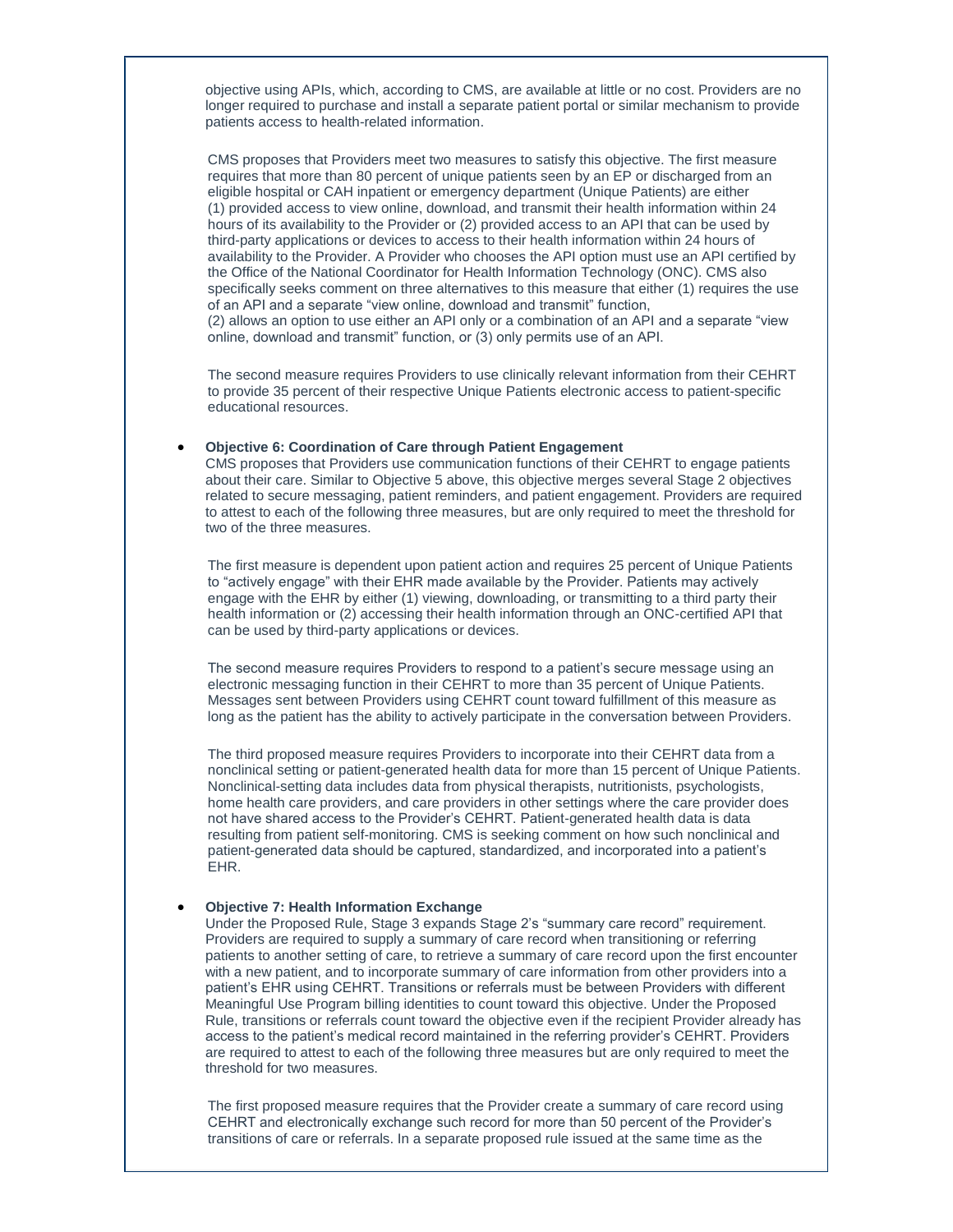Proposed Rule, [the ONC proposed,](http://t2806904.omkt.co/track.aspx?id=402|2AD478|6F10|19C|A38|0|B49|1|2108A74F&destination=http%3a%2f%2fwww.gpo.gov%2ffdsys%2fpkg%2fFR-2015-03-30%2fpdf%2f2015-06612.pdf&dchk=7CC4D98E) among other things, the elements required for a summary of care document.

The second measure CMS proposes requires the Provider to incorporate into a patient's EHR an electronic summary of care document from a source other than the Provider's own EHR system for more than 40 percent of transitions or referrals received and for new patient encounters.

The third measure requires the Provider to perform a clinical information reconciliation for more than 80 percent of transitions or referrals received and for new patient encounters. The Provider is required to reconcile a patient's medication, medication allergies, and current problem list.

#### **Objective 8: Public Health and Clinical Data Registry Reporting**

Stage 2 requires that Providers have the capability to submit electronic data to immunization registries. The Proposed Rule builds upon this objective to require Providers to be in active engagement with a public health agency (PHA) or clinical data registry (CDR) to submit electronic public health data to such agency or registry using CEHRT. A Provider may demonstrate "active engagement" in one of three ways: (1) within 60 days after the start of the EHR reporting period, register to submit data with a PHA or CDR, (2) test and validate the electronic submission of data to a PHA or CDR and respond within 30 days of a request from a PHA or CDR, or (3) electronically submit production data to a PHA or CDR.

CMS proposed the following six measures for the PHA and CDR reporting objective: (1) immunization registry reporting, (2) syndromic surveillance reporting, (3) case reporting, (4) public health registry reporting, (5) CDR reporting, and (6) electronic reportable laboratory results. EPs must successfully attest to any combination of three of the measures one through five, and eligible hospitals and CAHs must successfully attest to any combination of four of the six measures. Public health registry and CDR reporting may be counted as more than one measure if the Provider reports to more than one public health registry or CDR.

CMS also proposes several exclusions to the measures for Providers. If the Provider qualifies for an exclusion, it does not count as a successfully attested measure; however, if there are two or fewer measures (in the case of an EP) or three or fewer measures (for an eligible hospital or CAH) available after qualification for exclusions, the Provider may satisfy the objective by attesting to the remaining number of measures.

#### **DEFINING CEHRT FOR 2015 THROUGH 2017, AND 2018 AND BEYOND**

Currently, ONC is responsible for defining CEHRT, which Providers are required to use in meeting the Meaningful Use Programs' objectives. Under the Proposed Rule, CMS assumes responsibility for defining CEHRT for years 2015 and beyond. CMS requires Providers to use 2014 Edition CEHRT for EHR reporting periods 2015 through 2017 but permits upgrades to 2015 Edition CEHRT at any time during that period. Providers can also use a combination of 2014 and 2015 Edition CEHRT if they have modules from both editions that meet the requirements for applicable objectives and measures. Beginning in 2018, CMS will require all Providers to use 2015 Edition CEHRT.

# **REPORTING CQMS**

In Stage 3, CMS maintains its requirement that Providers report certain CQMs. As noted above, Stage 3 requires a uniform EHR reporting period of one calendar year for all Providers beginning in 2017. Similarly, the Proposed Rule requires that Providers report CQMs based on a full calendar year, starting with calendar year 2017; however, the CQM reporting period for a Medicaid provider demonstrating meaningful use for the first time is the 90-day period the provider uses as the EHR reporting period. CMS also proposes that, beginning in 2018, all Providers participating in the Medicare Meaningful Use Program be required to submit CQMs electronically unless electronic reporting is not feasible. Each state may continue to determine the appropriate method for submission of CQMs for Providers participating in the Medicaid Meaningful Use Program.

#### **MEANINGFUL USE IN 2017**

In the Proposed Rule, CMS regards 2017 as a transition year and allows Providers flexibility in meeting the Meaningful Use Programs' requirements. Providers are permitted to repeat a year at their current